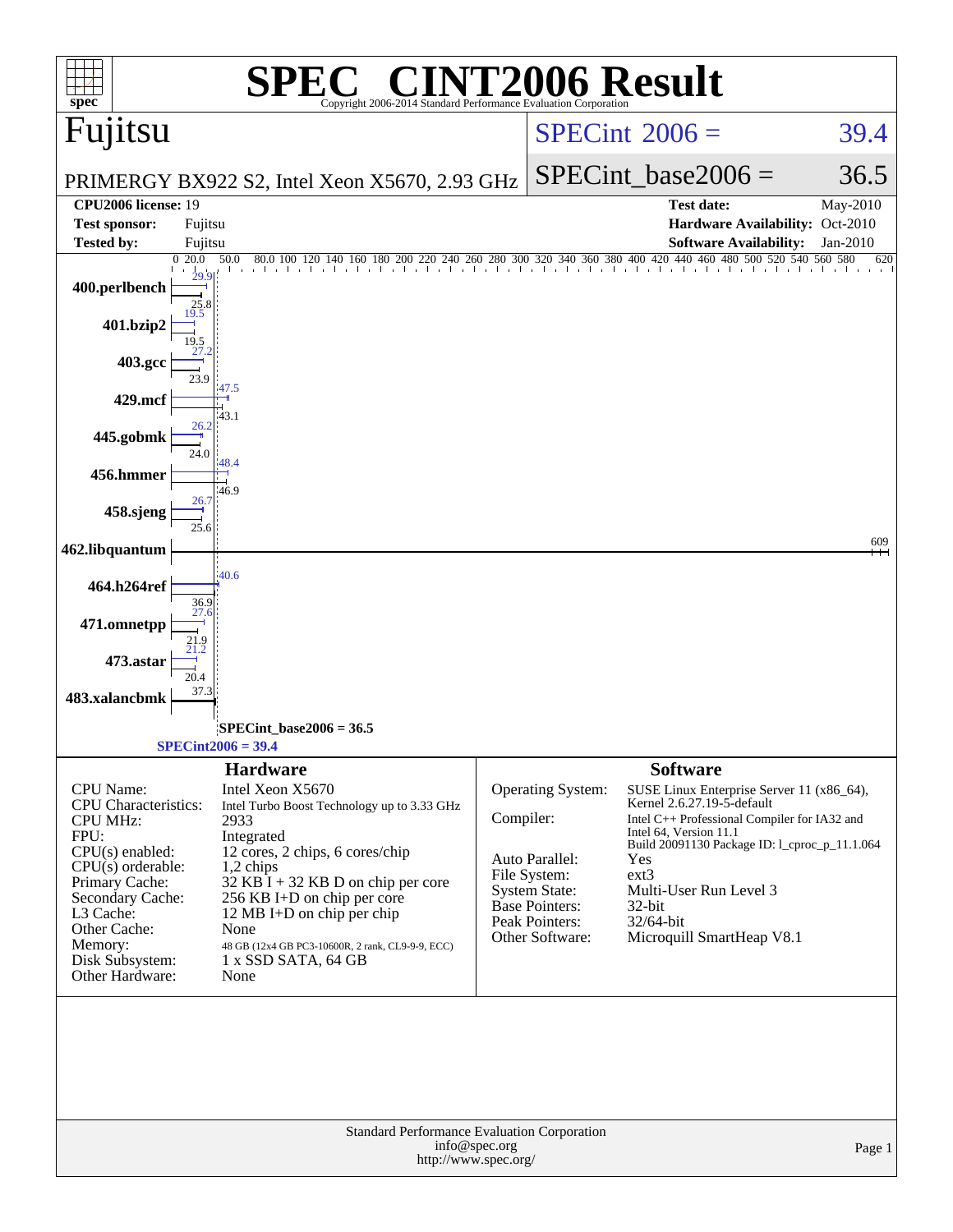

# **[SPEC CINT2006 Result](http://www.spec.org/auto/cpu2006/Docs/result-fields.html#SPECCINT2006Result)**

## Fujitsu

### $SPECint2006 = 39.4$  $SPECint2006 = 39.4$

PRIMERGY BX922 S2, Intel Xeon X5670, 2.93 GHz

SPECint base2006 =  $36.5$ 

#### **[CPU2006 license:](http://www.spec.org/auto/cpu2006/Docs/result-fields.html#CPU2006license)** 19 **[Test date:](http://www.spec.org/auto/cpu2006/Docs/result-fields.html#Testdate)** May-2010

**[Test sponsor:](http://www.spec.org/auto/cpu2006/Docs/result-fields.html#Testsponsor)** Fujitsu **[Hardware Availability:](http://www.spec.org/auto/cpu2006/Docs/result-fields.html#HardwareAvailability)** Oct-2010 **[Tested by:](http://www.spec.org/auto/cpu2006/Docs/result-fields.html#Testedby)** Fujitsu **[Software Availability:](http://www.spec.org/auto/cpu2006/Docs/result-fields.html#SoftwareAvailability)** Jan-2010

#### **[Results Table](http://www.spec.org/auto/cpu2006/Docs/result-fields.html#ResultsTable)**

|                                                                                                          | <b>Base</b>    |              |                |              |                |       | <b>Peak</b>    |              |                |              |                |              |  |
|----------------------------------------------------------------------------------------------------------|----------------|--------------|----------------|--------------|----------------|-------|----------------|--------------|----------------|--------------|----------------|--------------|--|
| <b>Benchmark</b>                                                                                         | <b>Seconds</b> | <b>Ratio</b> | <b>Seconds</b> | <b>Ratio</b> | <b>Seconds</b> | Ratio | <b>Seconds</b> | <b>Ratio</b> | <b>Seconds</b> | <b>Ratio</b> | <b>Seconds</b> | <b>Ratio</b> |  |
| 400.perlbench                                                                                            | 379            | 25.8         | 389            | 25.1         | 379            | 25.8  | 327            | 29.9         | 326            | 29.9         | 326            | 30.0         |  |
| 401.bzip2                                                                                                | 494            | 19.5         | 494            | 19.5         | 496            | 19.5  | 495            | 19.5         | 494            | 19.5         | 494            | 19.5         |  |
| $403.\text{gcc}$                                                                                         | 336            | 24.0         | 337            | 23.9         | 337            | 23.9  | 296            | 27.2         | 296            | 27.2         | 295            | 27.3         |  |
| $429$ .mcf                                                                                               | 211            | 43.3         | 212            | 43.1         | 212            | 43.1  | 192            | 47.4         | 192            | 47.5         | 185            | 49.3         |  |
| $445$ .gobmk                                                                                             | 436            | 24.0         | 436            | 24.1         | 437            | 24.0  | 400            | 26.2         | 400            | 26.3         | 424            | 24.7         |  |
| 456.hmmer                                                                                                | 199            | 47.0         | 199            | 46.9         | 199            | 46.8  | 193            | 48.4         | 193            | 48.4         | 193            | 48.4         |  |
| $458$ .sjeng                                                                                             | 473            | 25.6         | 473            | 25.6         | 474            | 25.5  | 453            | 26.7         | 453            | 26.7         | 451            | 26.8         |  |
| 462.libquantum                                                                                           | 34.0           | 609          | 33.6           | 616          | 34.4           | 602   | 34.0           | 609          | 33.6           | 616          | 34.4           | 602          |  |
| 464.h264ref                                                                                              | 599            | 36.9         | 600            | 36.9         | 595            | 37.2  | 545            | 40.6         | 545            | 40.6         | 544            | 40.7         |  |
| 471.omnetpp                                                                                              | 285            | 21.9         | 285            | 21.9         | 285            | 21.9  | 226            | 27.6         | 227            | 27.6         | 227            | 27.5         |  |
| $473$ . astar                                                                                            | 345            | 20.4         | 346            | 20.3         | 345            | 20.4  | 330            | 21.2         | 331            | 21.2         | 332            | 21.2         |  |
| 483.xalancbmk                                                                                            | 185            | 37.2         | 184            | 37.5         | 185            | 37.3  | 185            | 37.2         | 184            | 37.5         | 185            | 37.3         |  |
| Results appear in the order in which they were run. Bold underlined text indicates a median measurement. |                |              |                |              |                |       |                |              |                |              |                |              |  |

#### **[Operating System Notes](http://www.spec.org/auto/cpu2006/Docs/result-fields.html#OperatingSystemNotes)**

'ulimit -s unlimited' was used to set the stacksize to unlimited prior to run

#### **[Platform Notes](http://www.spec.org/auto/cpu2006/Docs/result-fields.html#PlatformNotes)**

 BIOS configuration: Data Reuse Optimization = Disable Intel HT Technology = Disable Performance/Power Setting = Traditional

#### **[General Notes](http://www.spec.org/auto/cpu2006/Docs/result-fields.html#GeneralNotes)**

 For information about Fujitsu please visit: <http://www.fujitsu.com> Binaries were compiled on SLES 10 with Binutils 2.18.50.0.7.20080502

### **[Base Compiler Invocation](http://www.spec.org/auto/cpu2006/Docs/result-fields.html#BaseCompilerInvocation)**

[C benchmarks](http://www.spec.org/auto/cpu2006/Docs/result-fields.html#Cbenchmarks): [icc -m64](http://www.spec.org/cpu2006/results/res2010q3/cpu2006-20100702-12113.flags.html#user_CCbase_intel_icc_64bit_f346026e86af2a669e726fe758c88044)

[C++ benchmarks:](http://www.spec.org/auto/cpu2006/Docs/result-fields.html#CXXbenchmarks) [icpc -m64](http://www.spec.org/cpu2006/results/res2010q3/cpu2006-20100702-12113.flags.html#user_CXXbase_intel_icpc_64bit_fc66a5337ce925472a5c54ad6a0de310)

> Standard Performance Evaluation Corporation [info@spec.org](mailto:info@spec.org) <http://www.spec.org/>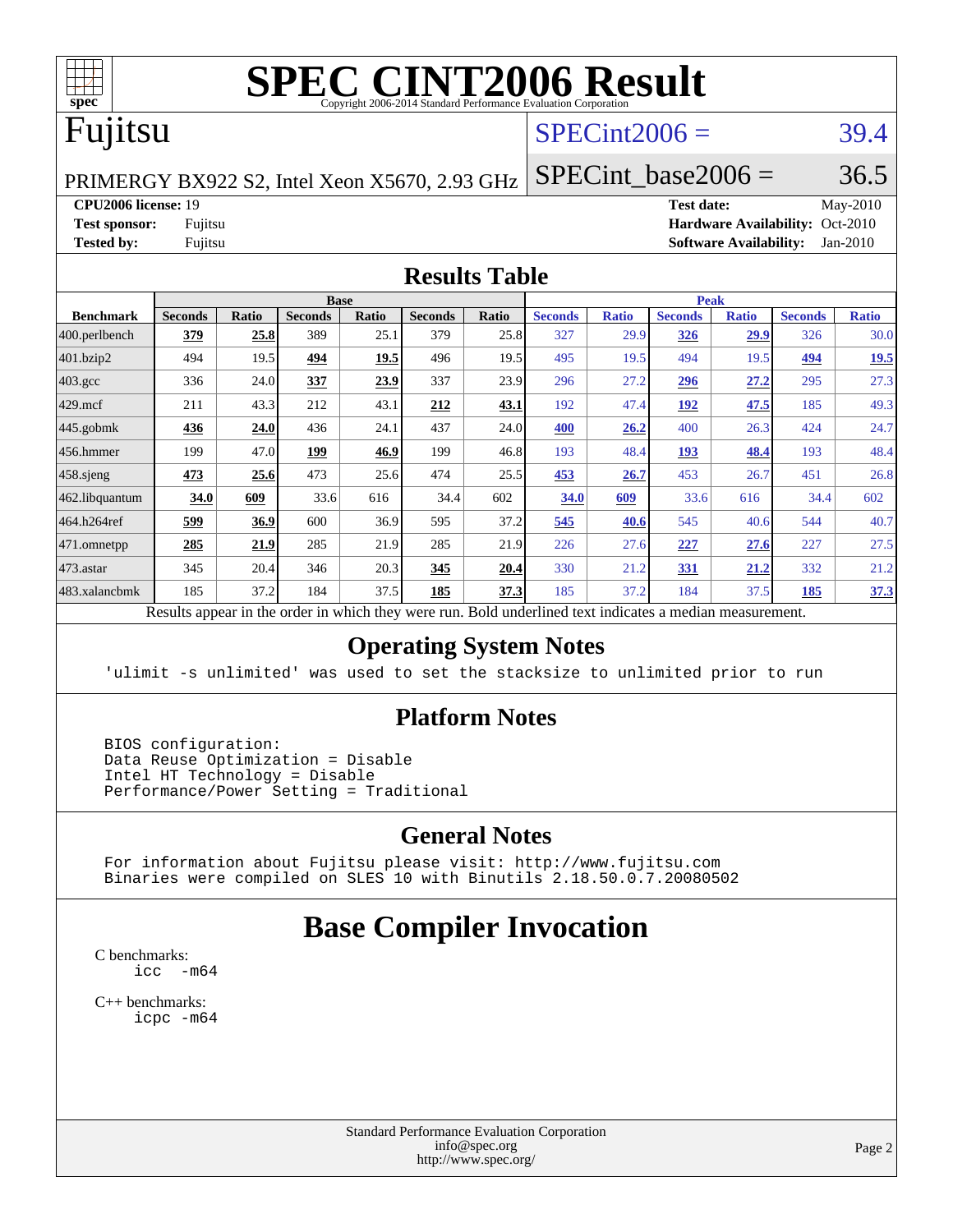

# **[SPEC CINT2006 Result](http://www.spec.org/auto/cpu2006/Docs/result-fields.html#SPECCINT2006Result)**

## Fujitsu

 $SPECint2006 = 39.4$  $SPECint2006 = 39.4$ 

PRIMERGY BX922 S2, Intel Xeon X5670, 2.93 GHz SPECint base2006 =  $36.5$ 

**[CPU2006 license:](http://www.spec.org/auto/cpu2006/Docs/result-fields.html#CPU2006license)** 19 **[Test date:](http://www.spec.org/auto/cpu2006/Docs/result-fields.html#Testdate)** May-2010 **[Test sponsor:](http://www.spec.org/auto/cpu2006/Docs/result-fields.html#Testsponsor)** Fujitsu **[Hardware Availability:](http://www.spec.org/auto/cpu2006/Docs/result-fields.html#HardwareAvailability)** Oct-2010 **[Tested by:](http://www.spec.org/auto/cpu2006/Docs/result-fields.html#Testedby)** Fujitsu **[Software Availability:](http://www.spec.org/auto/cpu2006/Docs/result-fields.html#SoftwareAvailability)** Jan-2010

### **[Base Portability Flags](http://www.spec.org/auto/cpu2006/Docs/result-fields.html#BasePortabilityFlags)**

 400.perlbench: [-DSPEC\\_CPU\\_LP64](http://www.spec.org/cpu2006/results/res2010q3/cpu2006-20100702-12113.flags.html#b400.perlbench_basePORTABILITY_DSPEC_CPU_LP64) [-DSPEC\\_CPU\\_LINUX\\_X64](http://www.spec.org/cpu2006/results/res2010q3/cpu2006-20100702-12113.flags.html#b400.perlbench_baseCPORTABILITY_DSPEC_CPU_LINUX_X64) 401.bzip2: [-DSPEC\\_CPU\\_LP64](http://www.spec.org/cpu2006/results/res2010q3/cpu2006-20100702-12113.flags.html#suite_basePORTABILITY401_bzip2_DSPEC_CPU_LP64) 403.gcc: [-DSPEC\\_CPU\\_LP64](http://www.spec.org/cpu2006/results/res2010q3/cpu2006-20100702-12113.flags.html#suite_basePORTABILITY403_gcc_DSPEC_CPU_LP64) 429.mcf: [-DSPEC\\_CPU\\_LP64](http://www.spec.org/cpu2006/results/res2010q3/cpu2006-20100702-12113.flags.html#suite_basePORTABILITY429_mcf_DSPEC_CPU_LP64) 445.gobmk: [-DSPEC\\_CPU\\_LP64](http://www.spec.org/cpu2006/results/res2010q3/cpu2006-20100702-12113.flags.html#suite_basePORTABILITY445_gobmk_DSPEC_CPU_LP64) 456.hmmer: [-DSPEC\\_CPU\\_LP64](http://www.spec.org/cpu2006/results/res2010q3/cpu2006-20100702-12113.flags.html#suite_basePORTABILITY456_hmmer_DSPEC_CPU_LP64) 458.sjeng: [-DSPEC\\_CPU\\_LP64](http://www.spec.org/cpu2006/results/res2010q3/cpu2006-20100702-12113.flags.html#suite_basePORTABILITY458_sjeng_DSPEC_CPU_LP64) 462.libquantum: [-DSPEC\\_CPU\\_LP64](http://www.spec.org/cpu2006/results/res2010q3/cpu2006-20100702-12113.flags.html#suite_basePORTABILITY462_libquantum_DSPEC_CPU_LP64) [-DSPEC\\_CPU\\_LINUX](http://www.spec.org/cpu2006/results/res2010q3/cpu2006-20100702-12113.flags.html#b462.libquantum_baseCPORTABILITY_DSPEC_CPU_LINUX) 464.h264ref: [-DSPEC\\_CPU\\_LP64](http://www.spec.org/cpu2006/results/res2010q3/cpu2006-20100702-12113.flags.html#suite_basePORTABILITY464_h264ref_DSPEC_CPU_LP64) 471.omnetpp: [-DSPEC\\_CPU\\_LP64](http://www.spec.org/cpu2006/results/res2010q3/cpu2006-20100702-12113.flags.html#suite_basePORTABILITY471_omnetpp_DSPEC_CPU_LP64) 473.astar: [-DSPEC\\_CPU\\_LP64](http://www.spec.org/cpu2006/results/res2010q3/cpu2006-20100702-12113.flags.html#suite_basePORTABILITY473_astar_DSPEC_CPU_LP64) 483.xalancbmk: [-DSPEC\\_CPU\\_LP64](http://www.spec.org/cpu2006/results/res2010q3/cpu2006-20100702-12113.flags.html#suite_basePORTABILITY483_xalancbmk_DSPEC_CPU_LP64) [-DSPEC\\_CPU\\_LINUX](http://www.spec.org/cpu2006/results/res2010q3/cpu2006-20100702-12113.flags.html#b483.xalancbmk_baseCXXPORTABILITY_DSPEC_CPU_LINUX)

#### **[Base Optimization Flags](http://www.spec.org/auto/cpu2006/Docs/result-fields.html#BaseOptimizationFlags)**

[C benchmarks](http://www.spec.org/auto/cpu2006/Docs/result-fields.html#Cbenchmarks):

[-xSSE4.2](http://www.spec.org/cpu2006/results/res2010q3/cpu2006-20100702-12113.flags.html#user_CCbase_f-xSSE42_f91528193cf0b216347adb8b939d4107) [-ipo](http://www.spec.org/cpu2006/results/res2010q3/cpu2006-20100702-12113.flags.html#user_CCbase_f-ipo) [-O3](http://www.spec.org/cpu2006/results/res2010q3/cpu2006-20100702-12113.flags.html#user_CCbase_f-O3) [-no-prec-div](http://www.spec.org/cpu2006/results/res2010q3/cpu2006-20100702-12113.flags.html#user_CCbase_f-no-prec-div) [-static](http://www.spec.org/cpu2006/results/res2010q3/cpu2006-20100702-12113.flags.html#user_CCbase_f-static) [-parallel](http://www.spec.org/cpu2006/results/res2010q3/cpu2006-20100702-12113.flags.html#user_CCbase_f-parallel) [-opt-prefetch](http://www.spec.org/cpu2006/results/res2010q3/cpu2006-20100702-12113.flags.html#user_CCbase_f-opt-prefetch)

[C++ benchmarks:](http://www.spec.org/auto/cpu2006/Docs/result-fields.html#CXXbenchmarks)

[-xSSE4.2](http://www.spec.org/cpu2006/results/res2010q3/cpu2006-20100702-12113.flags.html#user_CXXbase_f-xSSE42_f91528193cf0b216347adb8b939d4107) [-ipo](http://www.spec.org/cpu2006/results/res2010q3/cpu2006-20100702-12113.flags.html#user_CXXbase_f-ipo) [-O3](http://www.spec.org/cpu2006/results/res2010q3/cpu2006-20100702-12113.flags.html#user_CXXbase_f-O3) [-no-prec-div](http://www.spec.org/cpu2006/results/res2010q3/cpu2006-20100702-12113.flags.html#user_CXXbase_f-no-prec-div) [-opt-prefetch](http://www.spec.org/cpu2006/results/res2010q3/cpu2006-20100702-12113.flags.html#user_CXXbase_f-opt-prefetch) [-Wl,-z,muldefs](http://www.spec.org/cpu2006/results/res2010q3/cpu2006-20100702-12113.flags.html#user_CXXbase_link_force_multiple1_74079c344b956b9658436fd1b6dd3a8a) [-L/home/cmplr/usr3/alrahate/cpu2006.1.1.ic11.1/libic11.1-64bit -lsmartheap64](http://www.spec.org/cpu2006/results/res2010q3/cpu2006-20100702-12113.flags.html#user_CXXbase_SmartHeap64_e2306cda84805d1ab360117a79ff779c)

#### **[Base Other Flags](http://www.spec.org/auto/cpu2006/Docs/result-fields.html#BaseOtherFlags)**

[C benchmarks](http://www.spec.org/auto/cpu2006/Docs/result-fields.html#Cbenchmarks):

403.gcc: [-Dalloca=\\_alloca](http://www.spec.org/cpu2006/results/res2010q3/cpu2006-20100702-12113.flags.html#b403.gcc_baseEXTRA_CFLAGS_Dalloca_be3056838c12de2578596ca5467af7f3)

## **[Peak Compiler Invocation](http://www.spec.org/auto/cpu2006/Docs/result-fields.html#PeakCompilerInvocation)**

[C benchmarks \(except as noted below\)](http://www.spec.org/auto/cpu2006/Docs/result-fields.html#Cbenchmarksexceptasnotedbelow):

icc  $-m64$ 

400.perlbench: [icc -m32](http://www.spec.org/cpu2006/results/res2010q3/cpu2006-20100702-12113.flags.html#user_peakCCLD400_perlbench_intel_icc_32bit_a6a621f8d50482236b970c6ac5f55f93)

429.mcf: [icc -m32](http://www.spec.org/cpu2006/results/res2010q3/cpu2006-20100702-12113.flags.html#user_peakCCLD429_mcf_intel_icc_32bit_a6a621f8d50482236b970c6ac5f55f93)

445.gobmk: [icc -m32](http://www.spec.org/cpu2006/results/res2010q3/cpu2006-20100702-12113.flags.html#user_peakCCLD445_gobmk_intel_icc_32bit_a6a621f8d50482236b970c6ac5f55f93)

464.h264ref: [icc -m32](http://www.spec.org/cpu2006/results/res2010q3/cpu2006-20100702-12113.flags.html#user_peakCCLD464_h264ref_intel_icc_32bit_a6a621f8d50482236b970c6ac5f55f93)

[C++ benchmarks \(except as noted below\):](http://www.spec.org/auto/cpu2006/Docs/result-fields.html#CXXbenchmarksexceptasnotedbelow) [icpc -m64](http://www.spec.org/cpu2006/results/res2010q3/cpu2006-20100702-12113.flags.html#user_CXXpeak_intel_icpc_64bit_fc66a5337ce925472a5c54ad6a0de310)

Continued on next page

Standard Performance Evaluation Corporation [info@spec.org](mailto:info@spec.org) <http://www.spec.org/>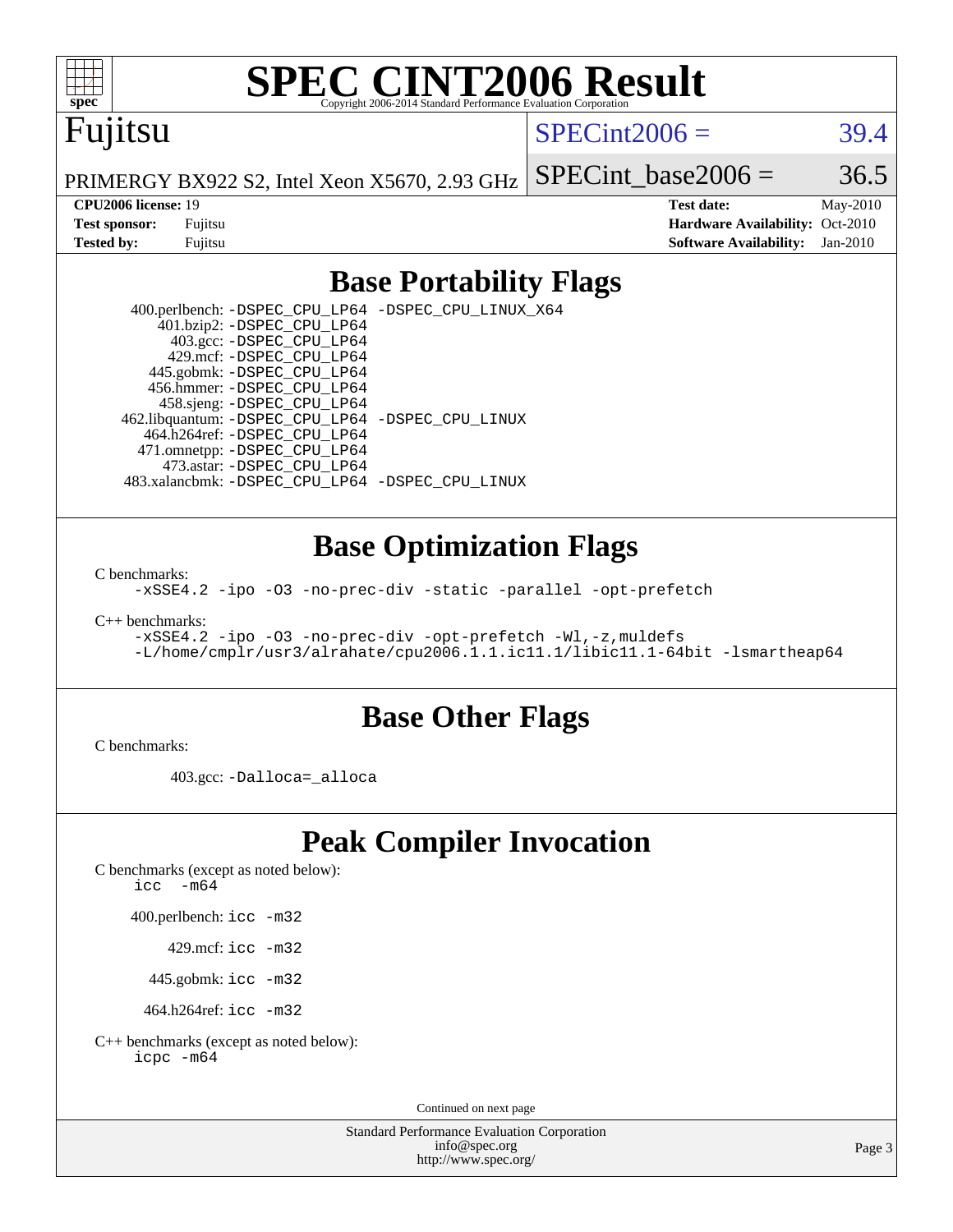

Fujitsu

# **[SPEC CINT2006 Result](http://www.spec.org/auto/cpu2006/Docs/result-fields.html#SPECCINT2006Result)**

 $SPECint2006 = 39.4$  $SPECint2006 = 39.4$ 

PRIMERGY BX922 S2, Intel Xeon X5670, 2.93 GHz SPECint base2006 =  $36.5$ 

**[CPU2006 license:](http://www.spec.org/auto/cpu2006/Docs/result-fields.html#CPU2006license)** 19 **[Test date:](http://www.spec.org/auto/cpu2006/Docs/result-fields.html#Testdate)** May-2010 **[Test sponsor:](http://www.spec.org/auto/cpu2006/Docs/result-fields.html#Testsponsor)** Fujitsu **[Hardware Availability:](http://www.spec.org/auto/cpu2006/Docs/result-fields.html#HardwareAvailability)** Oct-2010 **[Tested by:](http://www.spec.org/auto/cpu2006/Docs/result-fields.html#Testedby)** Fujitsu **[Software Availability:](http://www.spec.org/auto/cpu2006/Docs/result-fields.html#SoftwareAvailability)** Jan-2010

## **[Peak Compiler Invocation \(Continued\)](http://www.spec.org/auto/cpu2006/Docs/result-fields.html#PeakCompilerInvocation)**

471.omnetpp: [icpc -m32](http://www.spec.org/cpu2006/results/res2010q3/cpu2006-20100702-12113.flags.html#user_peakCXXLD471_omnetpp_intel_icpc_32bit_4e5a5ef1a53fd332b3c49e69c3330699)

## **[Peak Portability Flags](http://www.spec.org/auto/cpu2006/Docs/result-fields.html#PeakPortabilityFlags)**

400.perlbench: [-DSPEC\\_CPU\\_LINUX\\_IA32](http://www.spec.org/cpu2006/results/res2010q3/cpu2006-20100702-12113.flags.html#b400.perlbench_peakCPORTABILITY_DSPEC_CPU_LINUX_IA32)

 401.bzip2: [-DSPEC\\_CPU\\_LP64](http://www.spec.org/cpu2006/results/res2010q3/cpu2006-20100702-12113.flags.html#suite_peakPORTABILITY401_bzip2_DSPEC_CPU_LP64) 403.gcc: [-DSPEC\\_CPU\\_LP64](http://www.spec.org/cpu2006/results/res2010q3/cpu2006-20100702-12113.flags.html#suite_peakPORTABILITY403_gcc_DSPEC_CPU_LP64) 456.hmmer: [-DSPEC\\_CPU\\_LP64](http://www.spec.org/cpu2006/results/res2010q3/cpu2006-20100702-12113.flags.html#suite_peakPORTABILITY456_hmmer_DSPEC_CPU_LP64) 458.sjeng: [-DSPEC\\_CPU\\_LP64](http://www.spec.org/cpu2006/results/res2010q3/cpu2006-20100702-12113.flags.html#suite_peakPORTABILITY458_sjeng_DSPEC_CPU_LP64) 462.libquantum: [-DSPEC\\_CPU\\_LP64](http://www.spec.org/cpu2006/results/res2010q3/cpu2006-20100702-12113.flags.html#suite_peakPORTABILITY462_libquantum_DSPEC_CPU_LP64) [-DSPEC\\_CPU\\_LINUX](http://www.spec.org/cpu2006/results/res2010q3/cpu2006-20100702-12113.flags.html#b462.libquantum_peakCPORTABILITY_DSPEC_CPU_LINUX) 473.astar: [-DSPEC\\_CPU\\_LP64](http://www.spec.org/cpu2006/results/res2010q3/cpu2006-20100702-12113.flags.html#suite_peakPORTABILITY473_astar_DSPEC_CPU_LP64) 483.xalancbmk: [-DSPEC\\_CPU\\_LP64](http://www.spec.org/cpu2006/results/res2010q3/cpu2006-20100702-12113.flags.html#suite_peakPORTABILITY483_xalancbmk_DSPEC_CPU_LP64) [-DSPEC\\_CPU\\_LINUX](http://www.spec.org/cpu2006/results/res2010q3/cpu2006-20100702-12113.flags.html#b483.xalancbmk_peakCXXPORTABILITY_DSPEC_CPU_LINUX)

## **[Peak Optimization Flags](http://www.spec.org/auto/cpu2006/Docs/result-fields.html#PeakOptimizationFlags)**

[C benchmarks](http://www.spec.org/auto/cpu2006/Docs/result-fields.html#Cbenchmarks):

 400.perlbench: [-xSSE4.2](http://www.spec.org/cpu2006/results/res2010q3/cpu2006-20100702-12113.flags.html#user_peakPASS2_CFLAGSPASS2_LDCFLAGS400_perlbench_f-xSSE42_f91528193cf0b216347adb8b939d4107)(pass 2) [-prof-gen](http://www.spec.org/cpu2006/results/res2010q3/cpu2006-20100702-12113.flags.html#user_peakPASS1_CFLAGSPASS1_LDCFLAGS400_perlbench_prof_gen_e43856698f6ca7b7e442dfd80e94a8fc)(pass 1) [-ipo](http://www.spec.org/cpu2006/results/res2010q3/cpu2006-20100702-12113.flags.html#user_peakPASS2_CFLAGSPASS2_LDCFLAGS400_perlbench_f-ipo)(pass 2) [-O3](http://www.spec.org/cpu2006/results/res2010q3/cpu2006-20100702-12113.flags.html#user_peakPASS2_CFLAGSPASS2_LDCFLAGS400_perlbench_f-O3)(pass 2) [-no-prec-div](http://www.spec.org/cpu2006/results/res2010q3/cpu2006-20100702-12113.flags.html#user_peakPASS2_CFLAGSPASS2_LDCFLAGS400_perlbench_f-no-prec-div)(pass 2) [-static](http://www.spec.org/cpu2006/results/res2010q3/cpu2006-20100702-12113.flags.html#user_peakPASS2_CFLAGSPASS2_LDCFLAGS400_perlbench_f-static)(pass 2) [-prof-use](http://www.spec.org/cpu2006/results/res2010q3/cpu2006-20100702-12113.flags.html#user_peakPASS2_CFLAGSPASS2_LDCFLAGS400_perlbench_prof_use_bccf7792157ff70d64e32fe3e1250b55)(pass 2) [-ansi-alias](http://www.spec.org/cpu2006/results/res2010q3/cpu2006-20100702-12113.flags.html#user_peakCOPTIMIZE400_perlbench_f-ansi-alias) [-opt-prefetch](http://www.spec.org/cpu2006/results/res2010q3/cpu2006-20100702-12113.flags.html#user_peakCOPTIMIZE400_perlbench_f-opt-prefetch) 401.bzip2: [-xSSE4.2](http://www.spec.org/cpu2006/results/res2010q3/cpu2006-20100702-12113.flags.html#user_peakPASS2_CFLAGSPASS2_LDCFLAGS401_bzip2_f-xSSE42_f91528193cf0b216347adb8b939d4107)(pass 2) [-prof-gen](http://www.spec.org/cpu2006/results/res2010q3/cpu2006-20100702-12113.flags.html#user_peakPASS1_CFLAGSPASS1_LDCFLAGS401_bzip2_prof_gen_e43856698f6ca7b7e442dfd80e94a8fc)(pass 1) [-ipo](http://www.spec.org/cpu2006/results/res2010q3/cpu2006-20100702-12113.flags.html#user_peakPASS2_CFLAGSPASS2_LDCFLAGS401_bzip2_f-ipo)(pass 2) [-O3](http://www.spec.org/cpu2006/results/res2010q3/cpu2006-20100702-12113.flags.html#user_peakPASS2_CFLAGSPASS2_LDCFLAGS401_bzip2_f-O3)(pass 2) [-no-prec-div](http://www.spec.org/cpu2006/results/res2010q3/cpu2006-20100702-12113.flags.html#user_peakCOPTIMIZEPASS2_CFLAGSPASS2_LDCFLAGS401_bzip2_f-no-prec-div) [-static](http://www.spec.org/cpu2006/results/res2010q3/cpu2006-20100702-12113.flags.html#user_peakPASS2_CFLAGSPASS2_LDCFLAGS401_bzip2_f-static)(pass 2) [-prof-use](http://www.spec.org/cpu2006/results/res2010q3/cpu2006-20100702-12113.flags.html#user_peakPASS2_CFLAGSPASS2_LDCFLAGS401_bzip2_prof_use_bccf7792157ff70d64e32fe3e1250b55)(pass 2) [-auto-ilp32](http://www.spec.org/cpu2006/results/res2010q3/cpu2006-20100702-12113.flags.html#user_peakCOPTIMIZE401_bzip2_f-auto-ilp32) [-opt-prefetch](http://www.spec.org/cpu2006/results/res2010q3/cpu2006-20100702-12113.flags.html#user_peakCOPTIMIZE401_bzip2_f-opt-prefetch) [-ansi-alias](http://www.spec.org/cpu2006/results/res2010q3/cpu2006-20100702-12113.flags.html#user_peakCOPTIMIZE401_bzip2_f-ansi-alias) 403.gcc: [-xSSE4.2](http://www.spec.org/cpu2006/results/res2010q3/cpu2006-20100702-12113.flags.html#user_peakCOPTIMIZE403_gcc_f-xSSE42_f91528193cf0b216347adb8b939d4107) [-ipo](http://www.spec.org/cpu2006/results/res2010q3/cpu2006-20100702-12113.flags.html#user_peakCOPTIMIZE403_gcc_f-ipo) [-O3](http://www.spec.org/cpu2006/results/res2010q3/cpu2006-20100702-12113.flags.html#user_peakCOPTIMIZE403_gcc_f-O3) [-no-prec-div](http://www.spec.org/cpu2006/results/res2010q3/cpu2006-20100702-12113.flags.html#user_peakCOPTIMIZE403_gcc_f-no-prec-div) [-static](http://www.spec.org/cpu2006/results/res2010q3/cpu2006-20100702-12113.flags.html#user_peakCOPTIMIZE403_gcc_f-static) [-inline-calloc](http://www.spec.org/cpu2006/results/res2010q3/cpu2006-20100702-12113.flags.html#user_peakCOPTIMIZE403_gcc_f-inline-calloc) [-opt-malloc-options=3](http://www.spec.org/cpu2006/results/res2010q3/cpu2006-20100702-12113.flags.html#user_peakCOPTIMIZE403_gcc_f-opt-malloc-options_13ab9b803cf986b4ee62f0a5998c2238) [-auto-ilp32](http://www.spec.org/cpu2006/results/res2010q3/cpu2006-20100702-12113.flags.html#user_peakCOPTIMIZE403_gcc_f-auto-ilp32) 429.mcf: [-xSSE4.2](http://www.spec.org/cpu2006/results/res2010q3/cpu2006-20100702-12113.flags.html#user_peakCOPTIMIZE429_mcf_f-xSSE42_f91528193cf0b216347adb8b939d4107) [-ipo](http://www.spec.org/cpu2006/results/res2010q3/cpu2006-20100702-12113.flags.html#user_peakCOPTIMIZE429_mcf_f-ipo) [-O3](http://www.spec.org/cpu2006/results/res2010q3/cpu2006-20100702-12113.flags.html#user_peakCOPTIMIZE429_mcf_f-O3) [-no-prec-div](http://www.spec.org/cpu2006/results/res2010q3/cpu2006-20100702-12113.flags.html#user_peakCOPTIMIZE429_mcf_f-no-prec-div) [-static](http://www.spec.org/cpu2006/results/res2010q3/cpu2006-20100702-12113.flags.html#user_peakCOPTIMIZE429_mcf_f-static) [-opt-prefetch](http://www.spec.org/cpu2006/results/res2010q3/cpu2006-20100702-12113.flags.html#user_peakCOPTIMIZE429_mcf_f-opt-prefetch) 445.gobmk: [-xSSE4.2](http://www.spec.org/cpu2006/results/res2010q3/cpu2006-20100702-12113.flags.html#user_peakPASS2_CFLAGSPASS2_LDCFLAGS445_gobmk_f-xSSE42_f91528193cf0b216347adb8b939d4107)(pass 2) [-prof-gen](http://www.spec.org/cpu2006/results/res2010q3/cpu2006-20100702-12113.flags.html#user_peakPASS1_CFLAGSPASS1_LDCFLAGS445_gobmk_prof_gen_e43856698f6ca7b7e442dfd80e94a8fc)(pass 1) [-prof-use](http://www.spec.org/cpu2006/results/res2010q3/cpu2006-20100702-12113.flags.html#user_peakPASS2_CFLAGSPASS2_LDCFLAGS445_gobmk_prof_use_bccf7792157ff70d64e32fe3e1250b55)(pass 2) [-O2](http://www.spec.org/cpu2006/results/res2010q3/cpu2006-20100702-12113.flags.html#user_peakCOPTIMIZE445_gobmk_f-O2) [-ipo](http://www.spec.org/cpu2006/results/res2010q3/cpu2006-20100702-12113.flags.html#user_peakCOPTIMIZE445_gobmk_f-ipo) [-no-prec-div](http://www.spec.org/cpu2006/results/res2010q3/cpu2006-20100702-12113.flags.html#user_peakCOPTIMIZE445_gobmk_f-no-prec-div) [-ansi-alias](http://www.spec.org/cpu2006/results/res2010q3/cpu2006-20100702-12113.flags.html#user_peakCOPTIMIZE445_gobmk_f-ansi-alias) 456.hmmer: [-xSSE4.2](http://www.spec.org/cpu2006/results/res2010q3/cpu2006-20100702-12113.flags.html#user_peakCOPTIMIZE456_hmmer_f-xSSE42_f91528193cf0b216347adb8b939d4107) [-ipo](http://www.spec.org/cpu2006/results/res2010q3/cpu2006-20100702-12113.flags.html#user_peakCOPTIMIZE456_hmmer_f-ipo) [-O3](http://www.spec.org/cpu2006/results/res2010q3/cpu2006-20100702-12113.flags.html#user_peakCOPTIMIZE456_hmmer_f-O3) [-no-prec-div](http://www.spec.org/cpu2006/results/res2010q3/cpu2006-20100702-12113.flags.html#user_peakCOPTIMIZE456_hmmer_f-no-prec-div) [-static](http://www.spec.org/cpu2006/results/res2010q3/cpu2006-20100702-12113.flags.html#user_peakCOPTIMIZE456_hmmer_f-static) [-unroll2](http://www.spec.org/cpu2006/results/res2010q3/cpu2006-20100702-12113.flags.html#user_peakCOPTIMIZE456_hmmer_f-unroll_784dae83bebfb236979b41d2422d7ec2) [-ansi-alias](http://www.spec.org/cpu2006/results/res2010q3/cpu2006-20100702-12113.flags.html#user_peakCOPTIMIZE456_hmmer_f-ansi-alias) [-auto-ilp32](http://www.spec.org/cpu2006/results/res2010q3/cpu2006-20100702-12113.flags.html#user_peakCOPTIMIZE456_hmmer_f-auto-ilp32) 458.sjeng: [-xSSE4.2](http://www.spec.org/cpu2006/results/res2010q3/cpu2006-20100702-12113.flags.html#user_peakPASS2_CFLAGSPASS2_LDCFLAGS458_sjeng_f-xSSE42_f91528193cf0b216347adb8b939d4107)(pass 2) [-prof-gen](http://www.spec.org/cpu2006/results/res2010q3/cpu2006-20100702-12113.flags.html#user_peakPASS1_CFLAGSPASS1_LDCFLAGS458_sjeng_prof_gen_e43856698f6ca7b7e442dfd80e94a8fc)(pass 1) [-ipo](http://www.spec.org/cpu2006/results/res2010q3/cpu2006-20100702-12113.flags.html#user_peakPASS2_CFLAGSPASS2_LDCFLAGS458_sjeng_f-ipo)(pass 2) [-O3](http://www.spec.org/cpu2006/results/res2010q3/cpu2006-20100702-12113.flags.html#user_peakPASS2_CFLAGSPASS2_LDCFLAGS458_sjeng_f-O3)(pass 2) [-no-prec-div](http://www.spec.org/cpu2006/results/res2010q3/cpu2006-20100702-12113.flags.html#user_peakPASS2_CFLAGSPASS2_LDCFLAGS458_sjeng_f-no-prec-div)(pass 2) [-static](http://www.spec.org/cpu2006/results/res2010q3/cpu2006-20100702-12113.flags.html#user_peakPASS2_CFLAGSPASS2_LDCFLAGS458_sjeng_f-static)(pass 2) [-prof-use](http://www.spec.org/cpu2006/results/res2010q3/cpu2006-20100702-12113.flags.html#user_peakPASS2_CFLAGSPASS2_LDCFLAGS458_sjeng_prof_use_bccf7792157ff70d64e32fe3e1250b55)(pass 2) [-unroll4](http://www.spec.org/cpu2006/results/res2010q3/cpu2006-20100702-12113.flags.html#user_peakCOPTIMIZE458_sjeng_f-unroll_4e5e4ed65b7fd20bdcd365bec371b81f) 462.libquantum: basepeak = yes 464.h264ref: [-xSSE4.2](http://www.spec.org/cpu2006/results/res2010q3/cpu2006-20100702-12113.flags.html#user_peakPASS2_CFLAGSPASS2_LDCFLAGS464_h264ref_f-xSSE42_f91528193cf0b216347adb8b939d4107)(pass 2) [-prof-gen](http://www.spec.org/cpu2006/results/res2010q3/cpu2006-20100702-12113.flags.html#user_peakPASS1_CFLAGSPASS1_LDCFLAGS464_h264ref_prof_gen_e43856698f6ca7b7e442dfd80e94a8fc)(pass 1) [-ipo](http://www.spec.org/cpu2006/results/res2010q3/cpu2006-20100702-12113.flags.html#user_peakPASS2_CFLAGSPASS2_LDCFLAGS464_h264ref_f-ipo)(pass 2) [-O3](http://www.spec.org/cpu2006/results/res2010q3/cpu2006-20100702-12113.flags.html#user_peakPASS2_CFLAGSPASS2_LDCFLAGS464_h264ref_f-O3)(pass 2) [-no-prec-div](http://www.spec.org/cpu2006/results/res2010q3/cpu2006-20100702-12113.flags.html#user_peakPASS2_CFLAGSPASS2_LDCFLAGS464_h264ref_f-no-prec-div)(pass 2) [-static](http://www.spec.org/cpu2006/results/res2010q3/cpu2006-20100702-12113.flags.html#user_peakPASS2_CFLAGSPASS2_LDCFLAGS464_h264ref_f-static)(pass 2) [-prof-use](http://www.spec.org/cpu2006/results/res2010q3/cpu2006-20100702-12113.flags.html#user_peakPASS2_CFLAGSPASS2_LDCFLAGS464_h264ref_prof_use_bccf7792157ff70d64e32fe3e1250b55)(pass 2) [-unroll2](http://www.spec.org/cpu2006/results/res2010q3/cpu2006-20100702-12113.flags.html#user_peakCOPTIMIZE464_h264ref_f-unroll_784dae83bebfb236979b41d2422d7ec2) [-ansi-alias](http://www.spec.org/cpu2006/results/res2010q3/cpu2006-20100702-12113.flags.html#user_peakCOPTIMIZE464_h264ref_f-ansi-alias)

Continued on next page

Standard Performance Evaluation Corporation [info@spec.org](mailto:info@spec.org) <http://www.spec.org/>